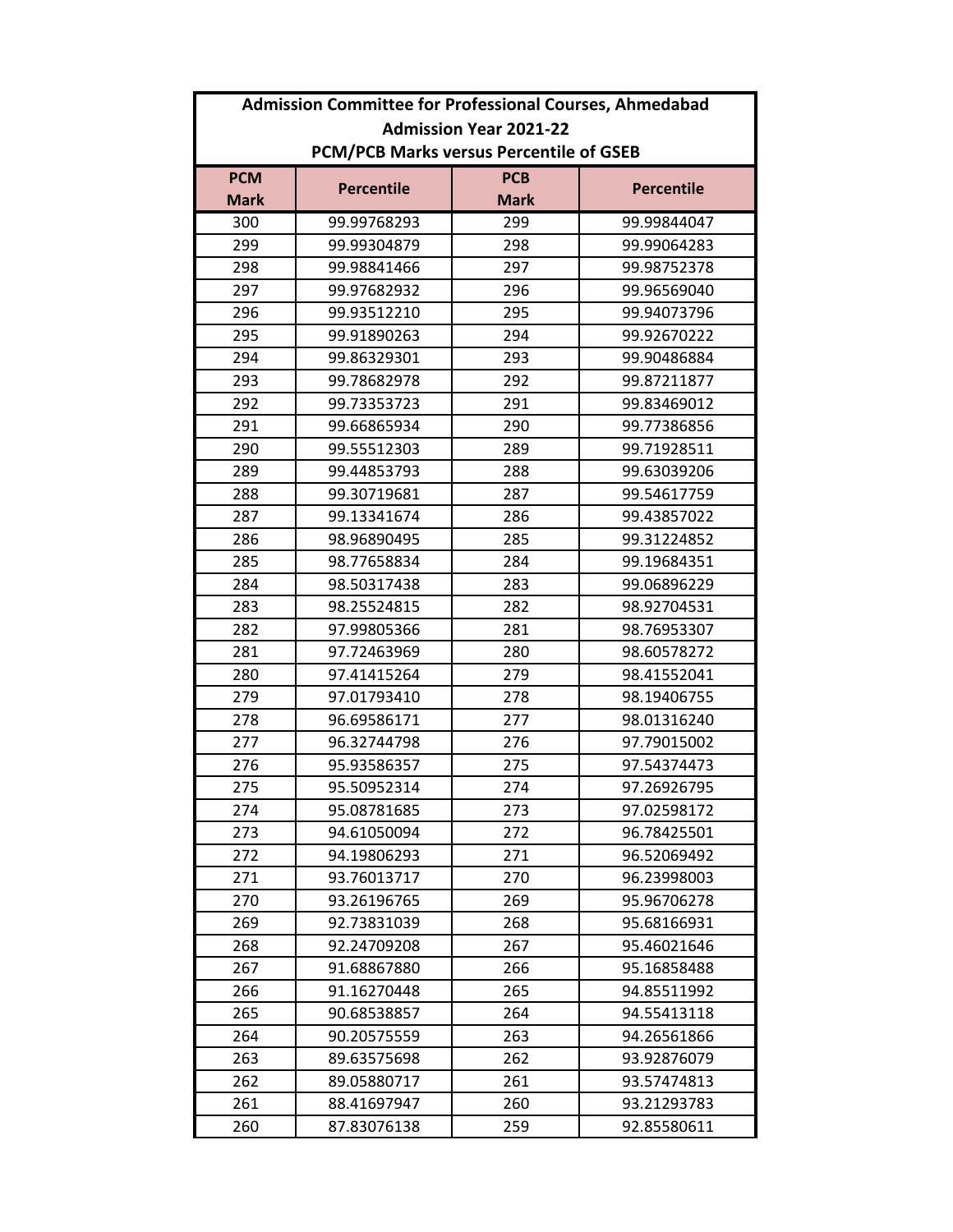| 259 | 87.2306409  | 258 | 92.51738872 |
|-----|-------------|-----|-------------|
| 259 | 87.23064090 | 257 | 92.14154268 |
| 258 | 86.54478891 | 256 | 91.75789900 |
| 257 | 85.91222948 | 255 | 91.39764823 |
| 256 | 85.26113350 | 254 | 91.00776644 |
| 255 | 84.62625700 | 253 | 90.64283709 |
| 254 | 84.05394133 | 252 | 90.21240759 |
| 253 | 83.38894295 | 251 | 89.82252581 |
| 252 | 82.71235923 | 250 | 89.38897726 |
| 251 | 81.95931229 | 249 | 88.98350020 |
| 250 | 81.29431391 | 248 | 88.58426125 |
| 249 | 80.64321794 | 247 | 88.10392688 |
| 248 | 79.91565874 | 246 | 87.67193786 |
| 247 | 79.20200194 | 245 | 87.20407972 |
| 246 | 78.48834515 | 244 | 86.75025732 |
| 245 | 77.78163955 | 243 | 86.29955397 |
| 244 | 77.02164141 | 242 | 85.78646954 |
| 243 | 76.29639927 | 241 | 85.30769470 |
| 242 | 75.52018165 | 240 | 84.82580081 |
| 241 | 74.80652486 | 239 | 84.30335922 |
| 240 | 74.04652671 | 238 | 83.81990580 |
| 239 | 73.23555308 | 237 | 83.29746420 |
| 238 | 72.45006719 | 236 | 82.75942734 |
| 237 | 71.71092265 | 235 | 82.22762858 |
| 236 | 70.90921729 | 234 | 81.67711549 |
| 235 | 70.21177997 | 233 | 81.11880477 |
| 234 | 69.43556235 | 232 | 80.56517263 |
| 233 | 68.69410074 | 231 | 80.05988584 |
| 232 | 67.94800500 | 230 | 79.46414647 |
| 231 | 67.17410445 | 229 | 78.94794298 |
| 230 | 66.43495991 | 228 | 78.37871557 |
| 229 | 65.66105936 | 227 | 77.82820248 |
| 228 | 64.83850039 | 226 | 77.26209413 |
| 227 | 64.03447796 | 225 | 76.66479523 |
| 226 | 63.34167477 | 224 | 76.10804404 |
| 225 | 62.61643264 | 223 | 75.57936433 |
| 224 | 61.80082487 | 222 | 74.95867253 |
| 223 | 60.98753417 | 221 | 74.33486166 |
| 222 | 60.24607257 | 220 | 73.69077695 |
| 221 | 59.48375735 | 219 | 73.07476373 |
| 220 | 58.75388108 | 218 | 72.48526246 |
| 219 | 58.01241948 | 217 | 71.84117775 |
| 218 | 57.22229945 | 216 | 71.16278344 |
| 217 | 56.44608183 | 215 | 70.56236549 |
| 216 | 55.63047407 | 214 | 69.91516172 |
| 215 | 54.90059780 | 213 | 69.28043417 |
| 214 | 54.12901431 | 212 | 68.57396837 |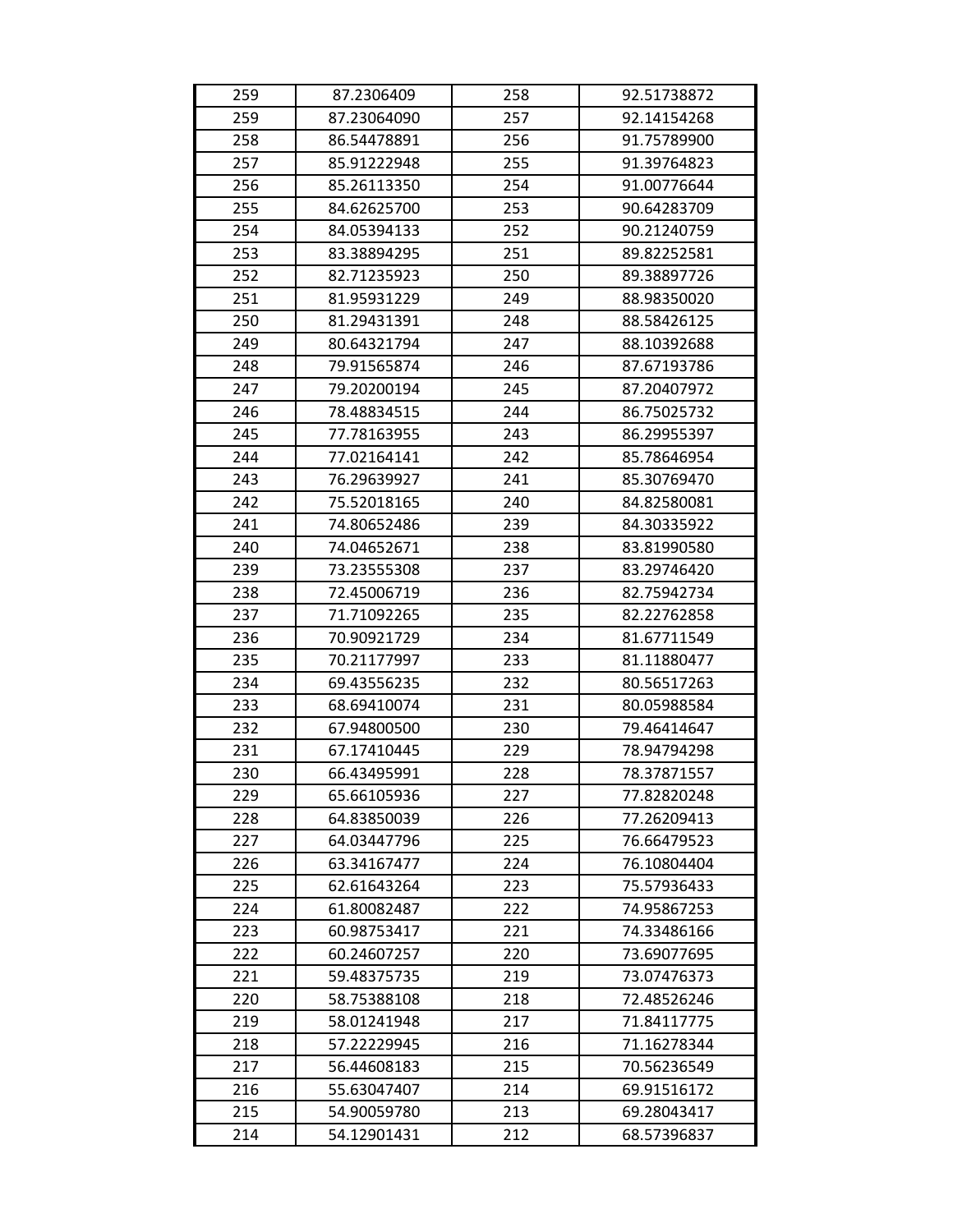| 213 | 53.37365030 | 211 | 67.90960980 |
|-----|-------------|-----|-------------|
| 212 | 52.60901802 | 210 | 67.29047752 |
| 211 | 51.86060521 | 209 | 66.59804747 |
| 210 | 51.10292413 | 208 | 65.89002214 |
| 209 | 50.31280411 | 207 | 65.23969932 |
| 208 | 49.51573288 | 206 | 64.55974548 |
| 207 | 48.77195421 | 205 | 63.82832725 |
| 206 | 48.02122433 | 204 | 63.15461152 |
| 205 | 47.29134806 | 203 | 62.44034808 |
| 204 | 46.58232540 | 202 | 61.72452512 |
| 203 | 45.85013207 | 201 | 61.05080939 |
| 202 | 45.06464618 | 200 | 60.38333177 |
| 201 | 44.36720886 | 199 | 59.68466360 |
| 200 | 43.60721071 | 198 | 59.02810267 |
| 199 | 42.89123685 | 197 | 58.32943451 |
| 198 | 42.24245794 | 196 | 57.66351642 |
| 197 | 41.56587422 | 195 | 56.97888400 |
| 196 | 40.84526623 | 194 | 56.28177536 |
| 195 | 40.17331665 | 193 | 55.58778578 |
| 194 | 39.40173316 | 192 | 54.88755809 |
| 193 | 38.70429584 | 191 | 54.19668756 |
| 192 | 38.01380972 | 190 | 53.48866223 |
| 191 | 37.32332360 | 189 | 52.75880353 |
| 190 | 36.66295935 | 188 | 52.04454009 |
| 189 | 35.93308309 | 187 | 51.34119335 |
| 188 | 35.27271884 | 186 | 50.59885842 |
| 187 | 34.62625700 | 185 | 49.82689248 |
| 186 | 33.98906344 | 184 | 49.10483141 |
| 185 | 33.35418694 | 183 | 48.34222263 |
| 184 | 32.69613976 | 182 | 47.61860203 |
| 183 | 32.05894619 | 181 | 46.89810049 |
| 182 | 31.43797210 | 180 | 46.18695611 |
| 181 | 30.79382733 | 179 | 45.40407348 |
| 180 | 30.15663376 | 178 | 44.75842924 |
| 179 | 29.53565966 | 177 | 44.02545148 |
| 178 | 28.96102692 | 176 | 43.32210473 |
| 177 | 28.34932109 | 175 | 42.59224603 |
| 176 | 27.77700542 | 174 | 41.89981597 |
| 175 | 27.20005560 | 173 | 41.19802875 |
| 174 | 26.61383752 | 172 | 40.53055113 |
| 173 | 26.07396079 | 171 | 39.84435919 |
| 172 | 25.51091338 | 170 | 39.17532204 |
| 171 | 24.93628064 | 169 | 38.44546333 |
| 170 | 24.39640391 | 168 | 37.70468793 |
| 169 | 23.81713703 | 167 | 36.99198403 |
| 168 | 23.28189443 | 166 | 36.34789931 |
| 167 | 22.69567635 | 165 | 35.69445744 |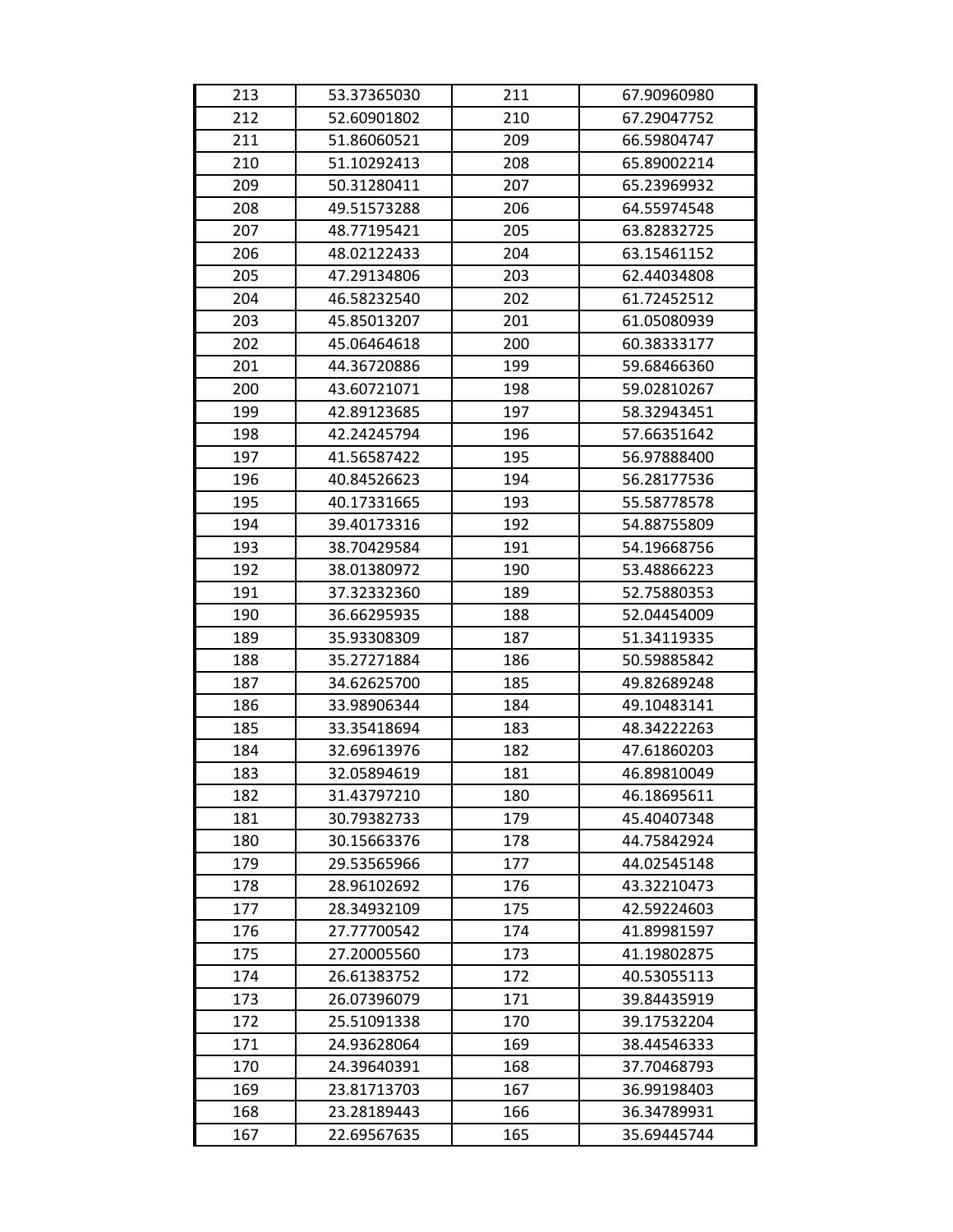| 166 | 22.17433616 | 164 | 34.95212251 |
|-----|-------------|-----|-------------|
| 165 | 21.63445942 | 163 | 34.15676366 |
| 164 | 21.13397284 | 162 | 33.43158354 |
| 163 | 20.55934009 | 161 | 32.67053429 |
| 162 | 20.05885351 | 160 | 31.95003275 |
| 161 | 19.60007414 | 159 | 31.27943607 |
| 160 | 19.11812410 | 158 | 30.67589906 |
| 159 | 18.63849112 | 157 | 30.01154050 |
| 158 | 18.08934612 | 156 | 29.30039611 |
| 157 | 17.61898141 | 155 | 28.59393032 |
| 156 | 17.18105565 | 154 | 27.89370262 |
| 155 | 16.69215440 | 153 | 27.23558217 |
| 154 | 16.23569210 | 152 | 26.52599731 |
| 153 | 15.76532740 | 151 | 25.80237671 |
| 152 | 15.28569442 | 150 | 25.13957768 |
| 151 | 14.82459798 | 149 | 24.52044540 |
| 150 | 14.41215997 | 148 | 23.88259879 |
| 149 | 13.91399045 | 147 | 23.22915691 |
| 148 | 13.48996709 | 146 | 22.60222700 |
| 147 | 13.01496825 | 145 | 21.90511836 |
| 146 | 12.59789610 | 144 | 21.22516453 |
| 145 | 12.15765327 | 143 | 20.60291319 |
| 144 | 11.76375179 | 142 | 20.01653098 |
| 143 | 11.36985031 | 141 | 19.41923208 |
| 142 | 10.97363177 | 140 | 18.82505224 |
| 141 | 10.66082765 | 139 | 18.22775334 |
| 140 | 10.28082858 | 138 | 17.58054957 |
| 139 | 09.88692710 | 137 | 17.01600074 |
| 138 | 09.47217201 | 136 | 16.46704719 |
| 137 | 09.16863617 | 135 | 15.90249836 |
| 136 | 08.81644191 | 134 | 15.41592589 |
| 135 | 08.49668659 | 133 | 14.89192476 |
| 134 | 08.13754112 | 132 | 14.36792364 |
| 133 | 07.84790768 | 131 | 13.82988677 |
| 132 | 07.53973770 | 130 | 13.30744518 |
| 131 | 07.23388479 | 129 | 12.73821777 |
| 130 | 06.91644654 | 128 | 12.25320482 |
| 129 | 06.62217897 | 127 | 11.77598951 |
| 128 | 06.36035034 | 126 | 11.28785752 |
| 127 | 06.07998517 | 125 | 10.83715417 |
| 126 | 05.77644932 | 124 | 10.37397461 |
| 125 | 05.50998656 | 123 | 09.87024734 |
| 124 | 05.24584086 | 122 | 09.46788933 |
| 123 | 04.97242689 | 121 | 09.05305511 |
| 122 | 04.70364706 | 120 | 08.59143507 |
| 121 | 04.46962324 | 119 | 08.16880321 |
| 120 | 04.26572130 | 118 | 07.78360001 |
|     |             |     |             |